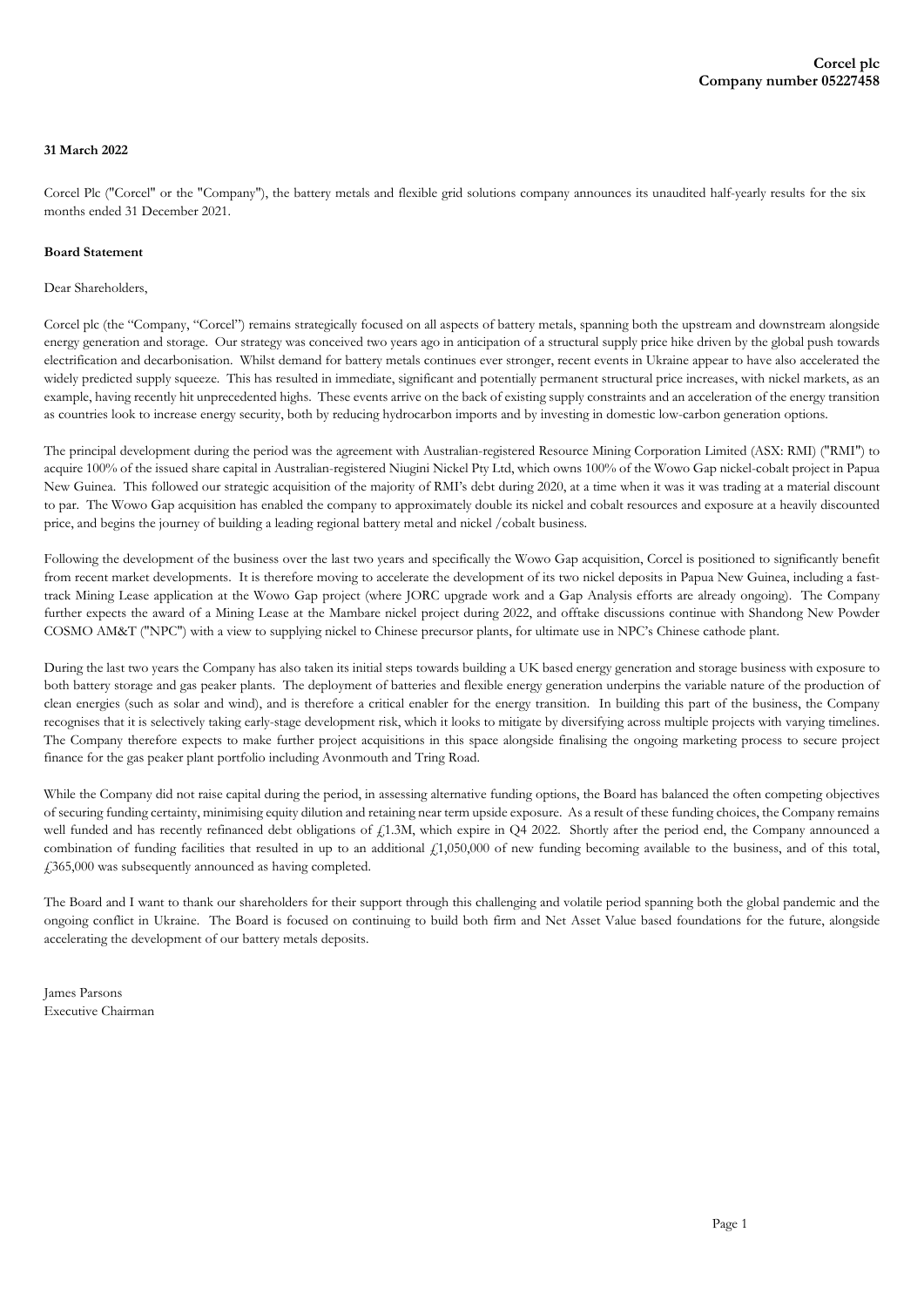# **Consolidated statement of financial position**

#### **as at 31 December 2021**

|                                              | <b>Notes</b> | 31 December    | 31 December    | 30 June             |
|----------------------------------------------|--------------|----------------|----------------|---------------------|
|                                              |              | 2021           | 2020           | 2021                |
|                                              |              | Unaudited,     | Unaudited,     | Audited,            |
|                                              |              | $\pounds$ '000 | $\pounds$ '000 | $\mathcal{L}^{000}$ |
| <b>ASSETS</b>                                |              |                |                |                     |
| Non-current assets                           |              |                |                |                     |
| Investments in associates and joint ventures | 6            | 2,381          | 1,971          | 2,380               |
| Exploration and evaluation assets            | 8            | 1,067          |                |                     |
| Goodwill                                     |              |                | 29             |                     |
| Property, plant and equipment                |              | 110            | 62             | 62                  |
| FVTOCI financial assets                      | 7            | $\mathbf{1}$   | 3              | 7                   |
| FVTPL financial assets                       | 7            | 72             |                | 72                  |
| Trade and other receivables                  |              | 1,416          | 2,310          | 1,362               |
| Total non-current assets                     |              | 5,047          | 4,375          | 3,883               |
| <b>Current assets</b>                        |              |                |                |                     |
| Cash and cash equivalents                    |              | 50             | 180            | 392                 |
| Trade and other receivables                  |              | 178            | 179            | 1,215               |
| Total current assets                         |              | 228            | 359            | 1,607               |
| <b>TOTAL ASSETS</b>                          |              | 5,275          | 4,734          | 5,490               |
|                                              |              |                |                |                     |
| <b>EQUITY AND LIABILITIES</b>                |              |                |                |                     |
| Equity attributable to owners of the         |              |                |                |                     |
| parent                                       |              |                |                |                     |
| Called up share capital                      | 9            | 2,746          | 2,736          | 2,746               |
| Share premium account                        |              | 24,161         | 23,779         | 24,161              |
| Shares to be issued                          |              | 75             |                | 75                  |
| Other reserves                               |              | 2,048          | 1,117          | 2,018               |
| Retained earnings                            |              | (25, 245)      | (23, 927)      | (24,630)            |
| Total equity attributable to owners of the   |              | 3,785          | 3,705          | 4,370               |
| parent                                       |              |                |                |                     |
| Non-controlling interest                     |              |                | 11             |                     |
| Total equity                                 |              | 3,785          | 3,716          | 4,370               |
| <b>LIABILITIES</b>                           |              |                |                |                     |
| Non-current liabilities                      |              |                |                |                     |
| Lease liability                              |              |                | 30             |                     |
| Total non-current liabilities                |              |                | 30             |                     |
| <b>Current liabilities</b>                   |              |                |                |                     |
| Trade and other payables                     |              | 218            | 185            | 237                 |
| Lease liability                              |              |                | 12             |                     |
| Short term borrowings                        |              | 1,272          | 791            | 883                 |
| Total current liabilities                    |              | 1,490          | 988            | 1,120               |
| TOTAL EQUITY AND LIABILITIES                 |              | 5,275          | 4,734          | 5,490               |
|                                              |              |                |                |                     |

The accompanying notes form an integral part of these financial statements.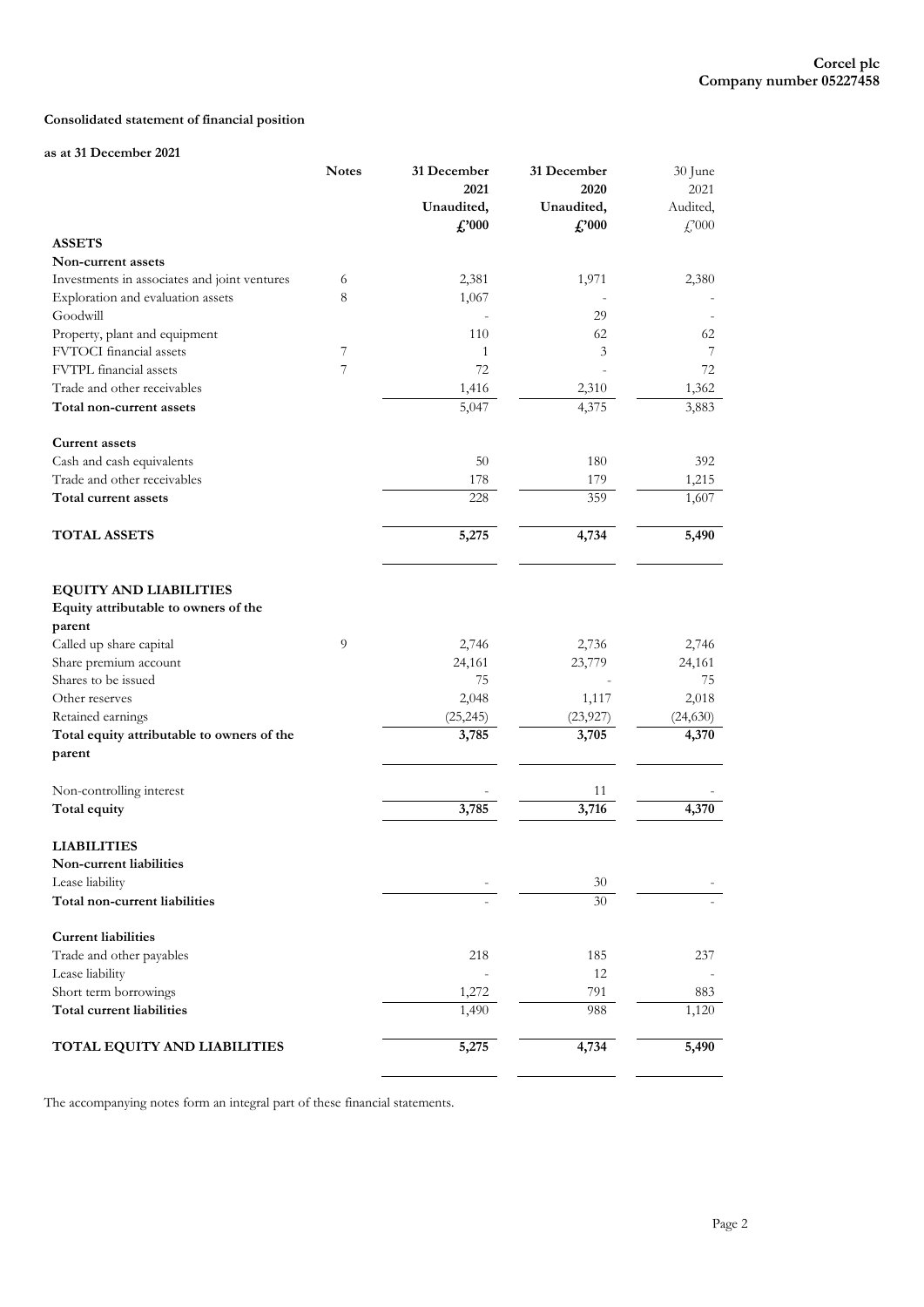# **Consolidated statement of income**

# **for the period ended 31 December 2021**

|                                                           | <b>Notes</b> | 6 months to 31<br>December 2021<br>Unaudited,<br>$\pounds$ '000 | 6 months to 31<br>December 2020<br>Unaudited,<br>$\pounds$ '000 |
|-----------------------------------------------------------|--------------|-----------------------------------------------------------------|-----------------------------------------------------------------|
| Administrative expenses                                   | 3            | (507)                                                           | (493)                                                           |
| Impairment of loans and receivables                       |              |                                                                 |                                                                 |
| Gain on sale of financial instruments designated as FVTPL |              |                                                                 | (5)                                                             |
| <b>Exploration</b> expenses                               |              |                                                                 |                                                                 |
| Other operating income                                    |              |                                                                 | 7                                                               |
| Foreign currency gain                                     |              |                                                                 |                                                                 |
| Finance costs, net                                        |              | (105)                                                           | (29)                                                            |
| Share of loss of associates and joint ventures            |              | (2)                                                             | (6)                                                             |
| Loss for the period before taxation                       |              | (614)                                                           | (526)                                                           |
| Tax expense                                               |              |                                                                 |                                                                 |
| Loss for the period after taxation                        |              | (614)                                                           | (526)                                                           |
| (Loss)/profit for the period attributable to:             |              |                                                                 |                                                                 |
| Equity holders of the parent                              |              | (614)                                                           | (524)                                                           |
| Non-controlling interest                                  |              |                                                                 | (2)                                                             |
|                                                           |              | (614)                                                           | (526)                                                           |
| Earnings per share                                        |              |                                                                 |                                                                 |
| Loss per share - basic, pence                             | 4            | 0.16                                                            | 0.23                                                            |
| Loss per share – diluted, pence                           | 4            | 0.16                                                            | 0.23                                                            |

### **Consolidated statement of comprehensive income for the period ended 31 December 2021**

|                                           |   | 6 months to 31<br>December 2021 | 6 months to 31<br>December 2020 |
|-------------------------------------------|---|---------------------------------|---------------------------------|
|                                           |   | Unaudited, C'000                | Unaudited, C <sub>1</sub> ?000  |
| $(Loss)/profit$ for the period            |   | (614)                           | (526)                           |
| Revaluation of FVTOCI investments         | 7 | (6)                             | (1)                             |
| Total comprehensive loss for the period   |   | (620)                           | (527)                           |
| Total comprehensive loss attributable to: |   |                                 |                                 |
| Equity holder of the Parent               |   | (620)                           | (525)                           |
| Non-controlling interest                  |   | $\overline{a}$                  | (2)                             |
|                                           |   | (620)                           | (527)                           |

The accompanying notes form an integral part of these financial statements.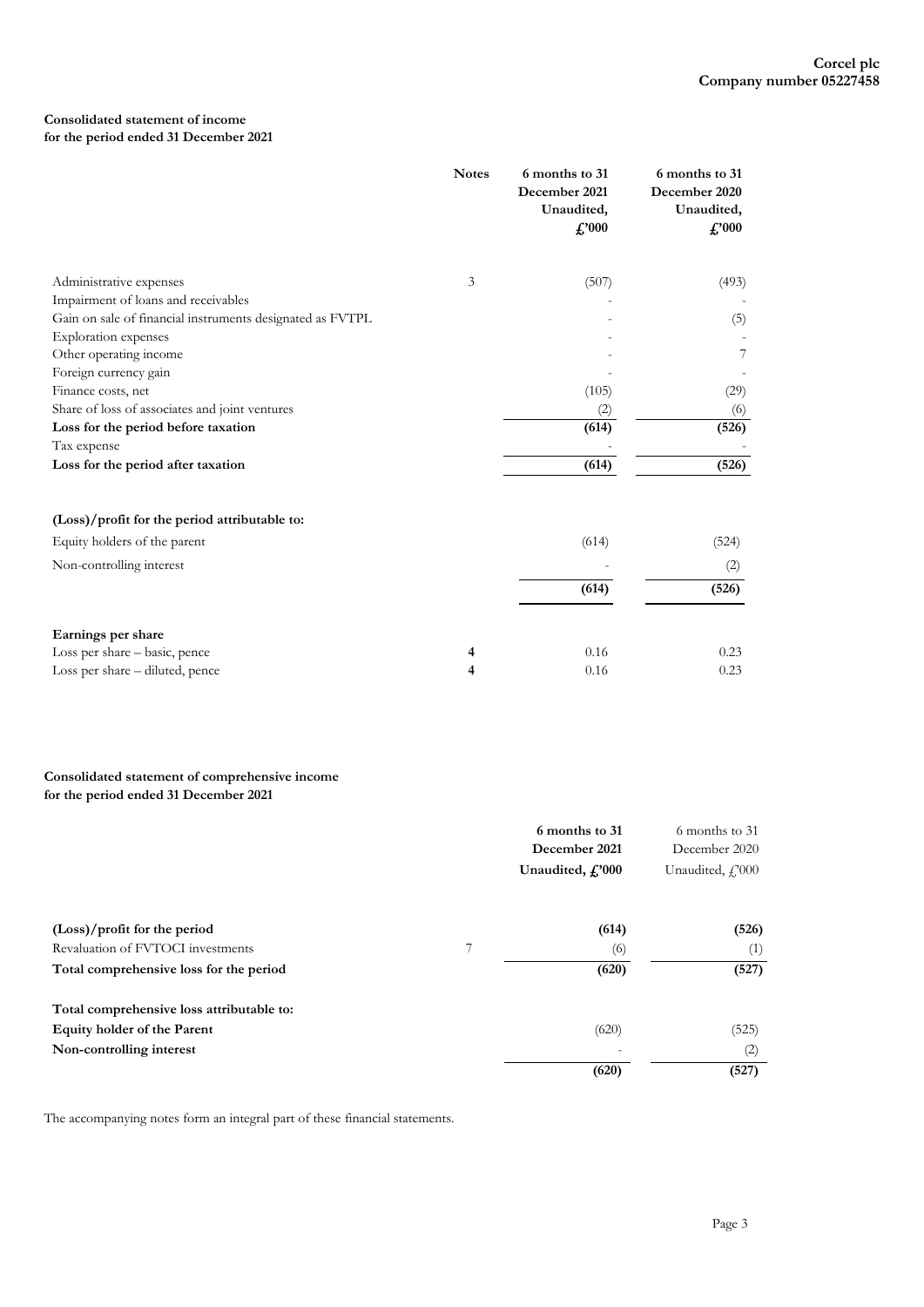# **Consolidated statement of changes in equity for the period ended 31 December 2021**

The movements in equity during the period were as follows:

|                                                                                                 | Share<br>capital    | Share<br>premium<br>account       | Shares to<br>be issued | Retained<br>earnings        | Other<br>reserves        | Total Equity<br>attributable to<br>owners of the<br>Parent | Non-<br>controlling<br>interests | Total<br>equity     |
|-------------------------------------------------------------------------------------------------|---------------------|-----------------------------------|------------------------|-----------------------------|--------------------------|------------------------------------------------------------|----------------------------------|---------------------|
|                                                                                                 | $\mathcal{L}^{000}$ | $\textcolor{red}{\mathcal{L}}000$ | $\mathcal{L}^{000}$    | $\textcolor{red}{f_2^2000}$ | $\textcolor{red}{f}$ 000 | $\textcolor{red}{f}$ ,000                                  | $£^{000}$                        | $\mathcal{L}^{000}$ |
| As at 1 July 2020<br>(audited)<br>Changes in equity for six<br>months ended 31<br>December 2020 | 2,726               | 23,032                            |                        | (23, 403)                   | 908                      | 3,263                                                      | 13                               | 3,276               |
| Profit/ (loss) for the period<br>Other comprehensive<br>(loss)/income for the<br>period         |                     |                                   |                        | (524)                       | (1)                      | (524)<br>(1)                                               | (2)                              | (526)<br>(1)        |
| Total comprehensive<br>(loss)/income for the<br>period                                          |                     | $\overline{a}$                    | $\blacksquare$         | (524)                       | (1)                      | (524)                                                      | (2)                              | (527)               |
| Transactions with<br>owners                                                                     |                     |                                   |                        |                             |                          |                                                            |                                  |                     |
| Issue of shares<br>Share issue and fundraising<br>costs                                         | 10                  | 1,002<br>(45)                     |                        |                             |                          | 1,012<br>(45)                                              |                                  | 1,012<br>(45)       |
| Warrants issued                                                                                 |                     | (210)                             |                        |                             | 210                      |                                                            |                                  |                     |
| <b>Total Transactions with</b><br>owners                                                        | 10                  | 747                               |                        |                             | 210                      | 967                                                        | $\overline{a}$                   | 967                 |
| As at 31 December 2020<br>(unaudited)                                                           | 2,736               | 23,779                            | $\blacksquare$         | (23, 927)                   | 1,117                    | 3,705                                                      | 11                               | 3,716               |
| As at 1 July 2021 (audited)<br>Changes in equity for six<br>months ended 31<br>December 2021    | 2,726               | 24,161                            | 75                     | (24, 630)                   | 2,018                    | 4,370                                                      |                                  | 4,370               |
| Profit/ (loss) for the period<br>Other comprehensive<br>(loss)/income for the period            |                     |                                   |                        | (615)                       |                          | (615)                                                      |                                  | (615)               |
| Revaluation of FVTOCI<br>investments                                                            |                     |                                   |                        |                             | (6)                      | (6)                                                        |                                  | (6)                 |
| Total comprehensive<br>(loss)/income for the<br>period<br>Transactions with owners              |                     |                                   |                        | (615)                       | (6)                      | (621)                                                      |                                  | (621)               |
| Issue of shares<br>Share issue and fundraising                                                  |                     |                                   |                        |                             |                          |                                                            |                                  |                     |
| costs<br>Warrants issued                                                                        |                     |                                   |                        |                             | 36                       | 36                                                         |                                  | 36                  |
| <b>Total Transactions with</b><br>owners                                                        |                     |                                   |                        | (615)                       | 30                       | (585)                                                      |                                  | (585)               |
| As at 31 December 2021<br>(unaudited)                                                           | 2,746               | 24,161                            | ${\bf 75}$             | (25, 245)                   | 2,048                    | 3,785                                                      | $\blacksquare$                   | 3,785               |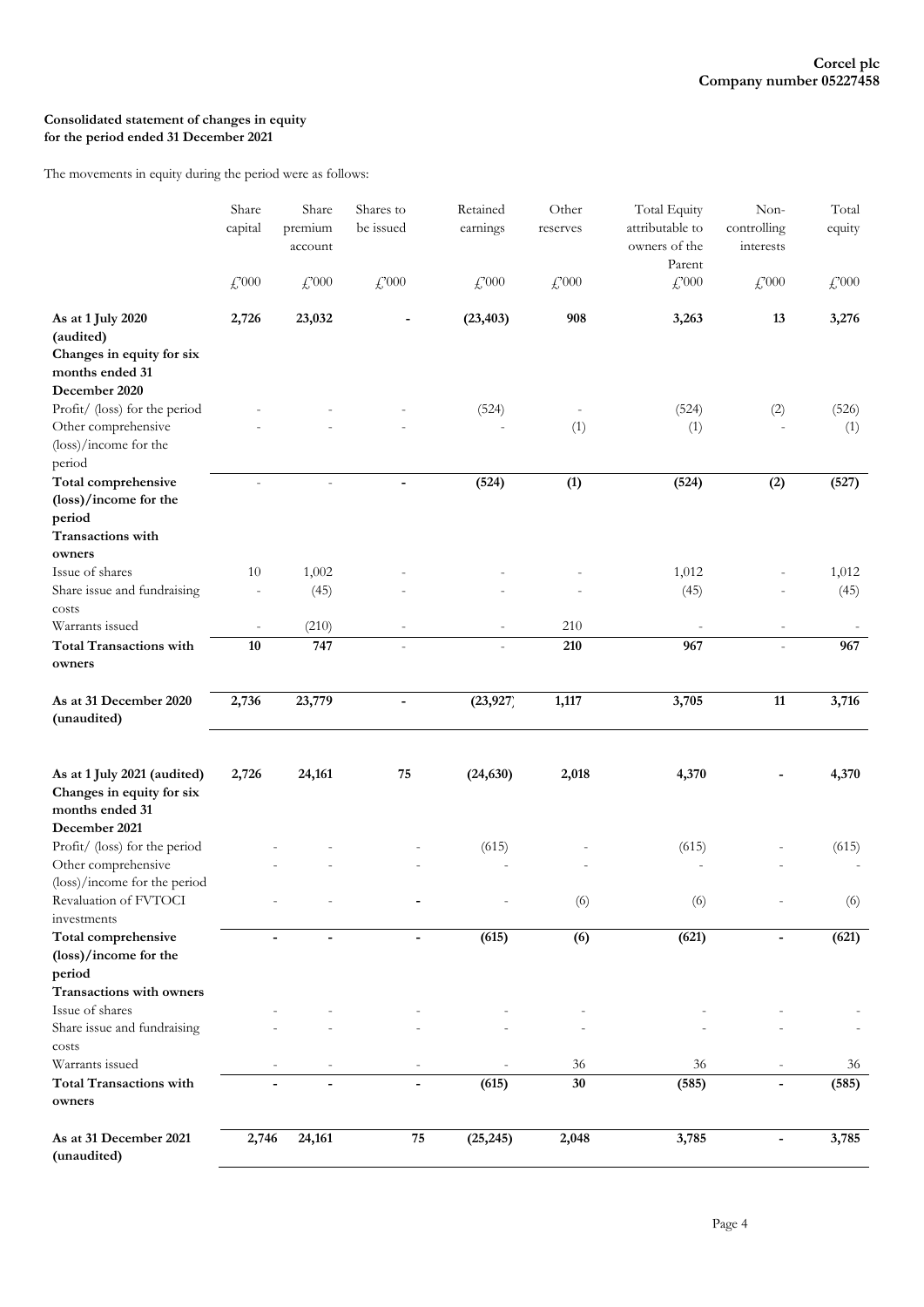|                                                                                       | <b>FVTOCI</b>    | Share-based              | Warrants              | Foreign                      | Total other           |
|---------------------------------------------------------------------------------------|------------------|--------------------------|-----------------------|------------------------------|-----------------------|
|                                                                                       | investments      | payments                 | Reserve               | currency                     | reserves              |
|                                                                                       | reserve          | reserve                  |                       | translation                  |                       |
|                                                                                       |                  |                          |                       | reserve                      |                       |
|                                                                                       | f,000            | $\frac{17000}{25000}$    | $\frac{17000}{25000}$ | $\frac{17000}{25000}$        | $\frac{17000}{25000}$ |
| As at 1 July 2020 (audited)                                                           | 1                | 99                       | 273                   | 535                          | 908                   |
| Changes in equity for six months ended 31                                             |                  |                          |                       |                              |                       |
| December 2020                                                                         |                  |                          |                       |                              |                       |
| Other Comprehensive income                                                            |                  |                          |                       |                              |                       |
| Transfer of FVTOCI reserve relating to impaired assets<br>and disposals               | (1)              |                          |                       |                              | (1)                   |
| Unrealised foreign currency gains arising upon<br>retranslation of foreign operations |                  |                          |                       |                              |                       |
| Total comprehensive income/(loss) for the period                                      | (1)              | $\overline{\phantom{0}}$ | $\blacksquare$        | $\qquad \qquad \blacksquare$ | (1)                   |
| Warrants issued                                                                       |                  |                          | 210                   |                              | 210                   |
| Total transactions with shareholders                                                  |                  |                          | 210                   |                              | 210                   |
| As at 30 June 2021 (audited)                                                          |                  | 99                       | 483                   | 535                          | 1,117                 |
| As at 1 July 2021 (audited)                                                           | 4                | 99                       | 1,380                 | 535                          | 2,018                 |
| Changes in equity for six months ended 31<br>December 2021                            |                  |                          |                       |                              |                       |
| Other Comprehensive income                                                            |                  |                          |                       |                              |                       |
| Revaluation of FVTOCI investments                                                     | (6)              |                          |                       |                              | (6)                   |
| Share options granted during the year                                                 |                  |                          |                       |                              |                       |
| Warrants granted during the year                                                      |                  |                          | 36                    |                              | 36                    |
| Unrealised foreign currency gains arising upon<br>retranslation of foreign operations |                  |                          |                       |                              | ÷                     |
| Total comprehensive income/(loss) for the period                                      | (6)              | $\blacksquare$           | 36                    |                              | 30                    |
| As at 31 December 2021 (unaudited)                                                    | $\overline{(2)}$ | 99                       | 1,416                 | 535                          | 2,048                 |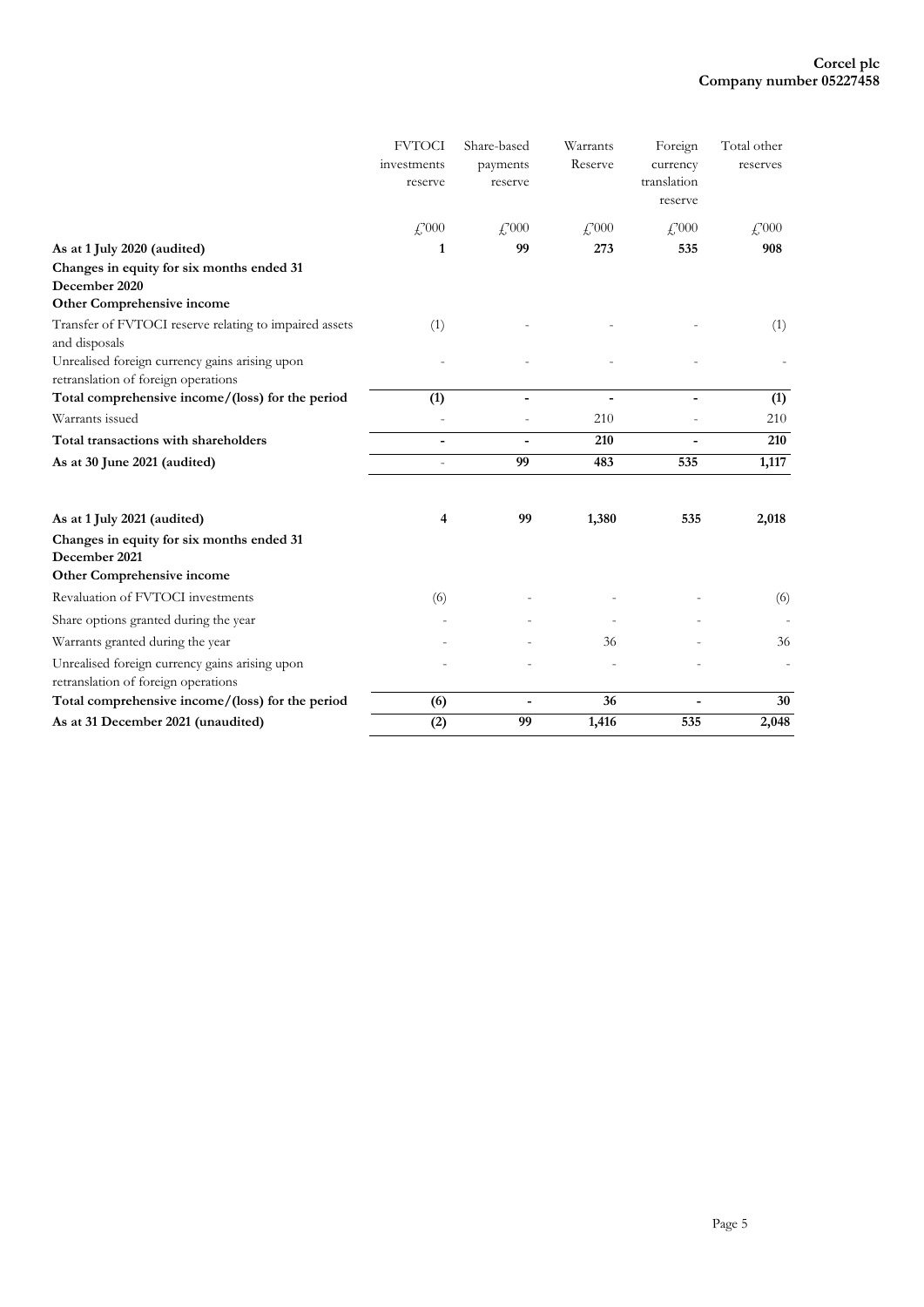# **Consolidated statement of cash flows for the period ended 31 December 2021**

|                                                                | <b>Note</b> | 6 months to 31 | 6 months to 31 |
|----------------------------------------------------------------|-------------|----------------|----------------|
|                                                                |             | December       | December 2020  |
|                                                                |             | 2021           |                |
|                                                                |             | Unaudited      | Unaudited      |
|                                                                |             | $\pounds 000$  | f,000          |
| Cash flows from operating activities                           |             |                |                |
| (Loss)/profit before taxation                                  |             | (614)          | (526)          |
| Decrease/(increase) in receivables                             |             | (14)           | (68)           |
| Increase in payables                                           |             | (95)           | 23             |
| Share-based payments                                           |             | 36             |                |
| Finance cost, net                                              |             | 69             | 29             |
| Share of loss of associates and joint ventures, net of tax     |             | 2              | 6              |
| Net cash flows from operations                                 |             | (616)          | (536)          |
|                                                                |             |                |                |
| Cash flows from investing activities                           |             |                |                |
| Proceeds from sale of FVTPL and FVTOCI investments             |             |                | 14             |
| Additional investments in JVs and investment in associates     |             | (3)            | (34)           |
| Purchase of financial assets carried at amortised cost         |             | (31)           | (355)          |
| Purchase of property, plant and equipment                      |             |                | (62)           |
| Cash acquired on business combination                          |             | 2              |                |
| Net cash flows from investing activities                       |             | (32)           | (437)          |
| Cash flows from financing activities                           |             |                |                |
| Proceeds from issue of shares                                  |             |                | 738            |
| Interest paid                                                  |             | (69)           |                |
| Proceeds of new borrowings, as received net of associated fees |             | 475            |                |
| Repayment of borrowings                                        |             | (100)          |                |
| Net cash flows from financing activities                       |             | 306            | 738            |
| Net decrease in cash and cash equivalents                      |             | (342)          | (235)          |
|                                                                |             |                |                |
| Cash and cash equivalents at the beginning of period           |             | 392            | 415            |
| Cash and cash equivalents at end of period                     |             | 50             | 180            |

 $\overline{a}$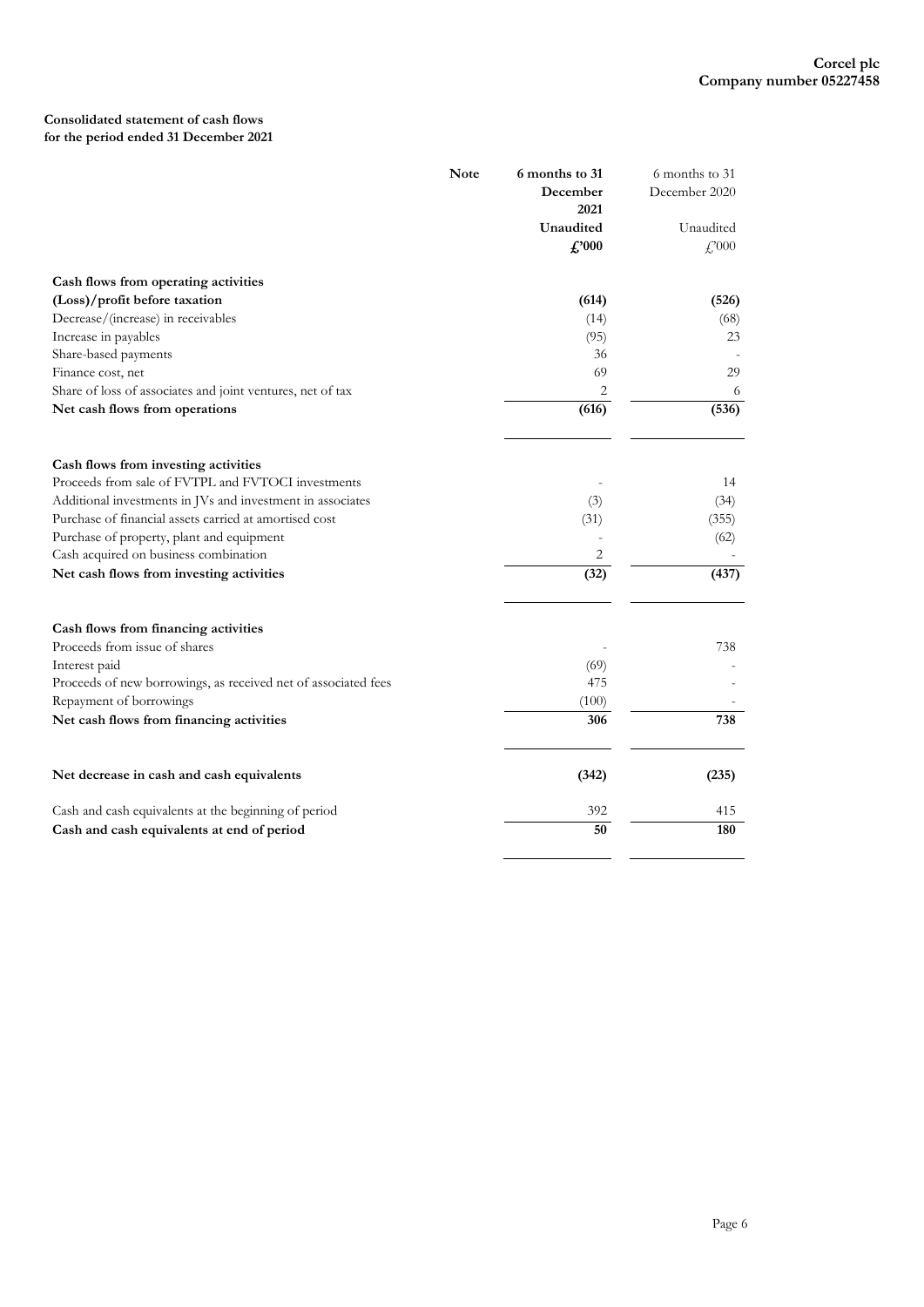### **Half-yearly report notes for the period ended 31 December 2021**

### **1 Company and Group**

As at 30 June 2021 and 31 December 2021 the Company had one or more operating subsidiaries and has therefore prepared full and interim consolidated financial statements respectively.

The Company will report again for the full year ending 30 June 2022.

The financial information contained in this half yearly report does not constitute statutory accounts as defined in section 435 of the Companies Act 2006. The financial information for the year ended 30 June 2021 has been extracted from the statutory accounts of the Group for that year. Statutory accounts for the year ended 30 June 2021, upon which the auditors gave an unqualified audit report which did not contain a statement under Section 498(2) or (3) of the Companies Act 2006, have been filed with the Registrar of Companies.

### **2 Accounting Polices**

## **Basis of preparation**

The consolidated interim financial information has been prepared in accordance with IAS 34 'Interim Financial Reporting'. The accounting policies applied by the Group in these condensed consolidated interim financial statements are the same as those applied by the Group in its consolidated financial statements as at and for the year ended 30 June 2021, which have been prepared in accordance with IFRS.

#### **Business combinations**

On the acquisition of a subsidiary, the business combination is accounted for using the acquisition method. In the consolidated statement of financial position, the acquiree's identifiable assets, liabilities are initially recognised at their fair values at the acquisition date. The cost of an acquisition is measured as the aggregated amount of the consideration transferred, measured at the date of acquisition. The consideration paid is allocated to the assets acquired and liabilities assumed on the basis of fair values at the date of acquisition. The results of acquired operations are included in the consolidated statement of comprehensive income from the date on which control is obtained.

If the cost of acquisition exceeds the identifiable net assets attributable to the Group, the difference is considered as purchased goodwill, which is not amortised but annually reviewed for impairment. In the case that the identifiable net assets attributable to the Group exceed the cost of acquisition, the difference is recognised in profit or loss as a gain on bargain purchase.

If the initial accounting for a business combination cannot be completed by the end of the reporting period in which the combination occurs, only provisional amounts are reported, which can be adjusted during the measurement period of 12 months after acquisition date.

After initial recognition, goodwill is measured at cost less any accumulated impairment losses.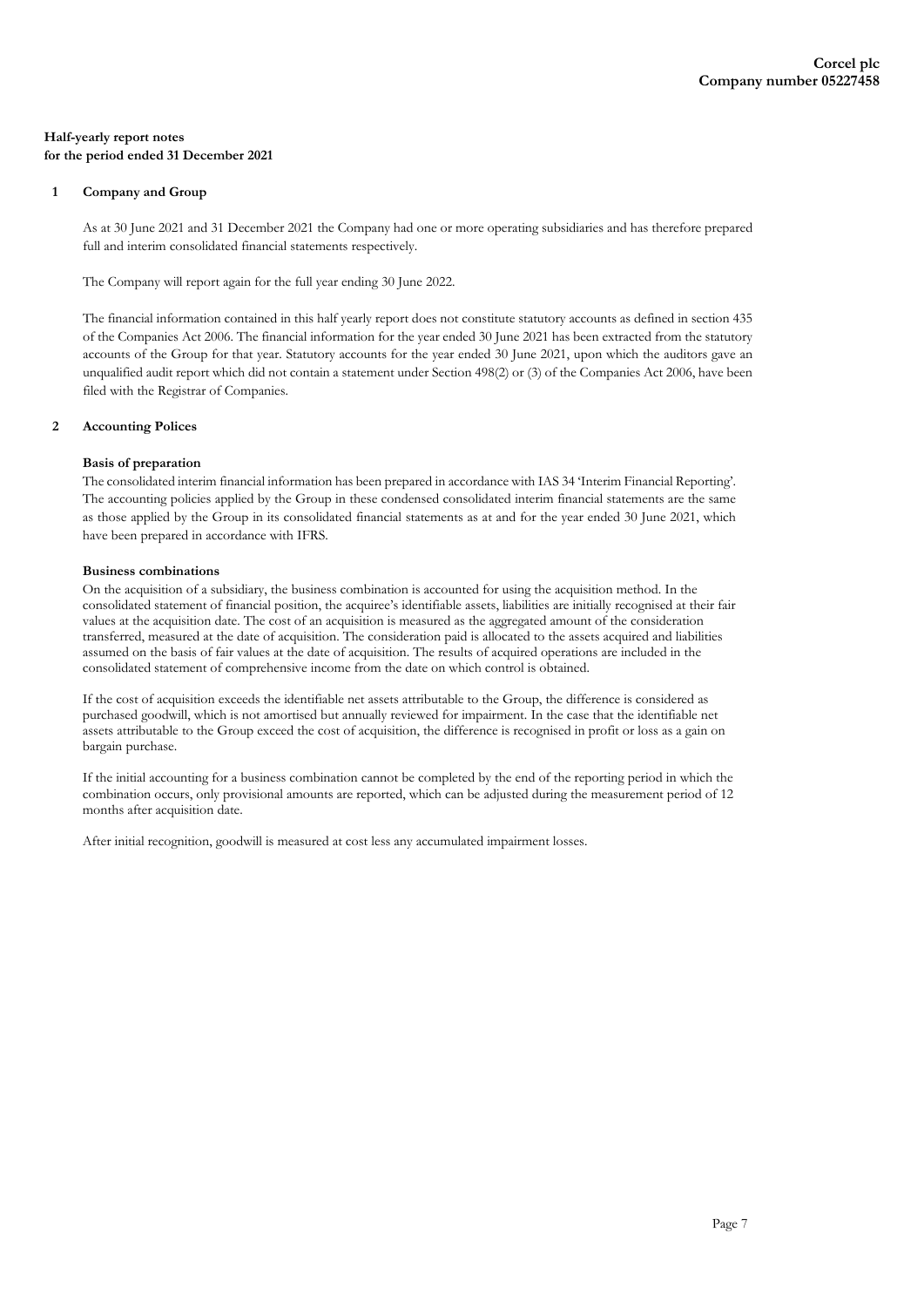# **3 Administrative expenses**

|                                | 6 months to<br>31 December 2021 | 6 months to<br>31 December 2020         |
|--------------------------------|---------------------------------|-----------------------------------------|
|                                | Unaudited<br>$\pounds$ '000     | Unaudited<br>$\textcolor{blue}{f}$ ,000 |
| <b>Staff Costs:</b>            |                                 |                                         |
| Payroll                        | 220                             | 220                                     |
| Pension                        | 10                              | 10                                      |
| Share based Payments -Staff    |                                 |                                         |
| Consultants                    |                                 | 10                                      |
| Staff Welfare                  |                                 | $\overline{a}$                          |
| ${\rm HMRC}$ / ${\rm PAYE}$    | 26                              | 26                                      |
| Total:                         | 256                             | 266                                     |
| <b>Professional Services:</b>  |                                 |                                         |
| Accounting                     | 43                              | 26                                      |
| Legal                          | 11                              | 26                                      |
| <b>Business Development</b>    | $\overline{\phantom{a}}$        |                                         |
| Marketing & Investor Relations | 20                              | 43                                      |
| Funding costs                  | $\sim$                          | 9                                       |
| Other                          | 12                              | 34                                      |
| Total:                         | 86                              | 138                                     |
| <b>Regulatory Compliance</b>   | 55                              | 57                                      |
| <b>Travel</b>                  | $\overline{\mathbf{4}}$         | $\boldsymbol{2}$                        |
| Office and Admin Costs:        |                                 |                                         |
| General                        | 18                              | 8                                       |
| IT costs                       | 5                               | $\overline{4}$                          |
| Depreciation                   |                                 |                                         |
| Rent - Main Office             | 6                               | 12                                      |
| Insurance                      | 77                              | 6                                       |
| Total:                         | 106                             | 89                                      |
| Total administrative expenses  | 507                             | 493                                     |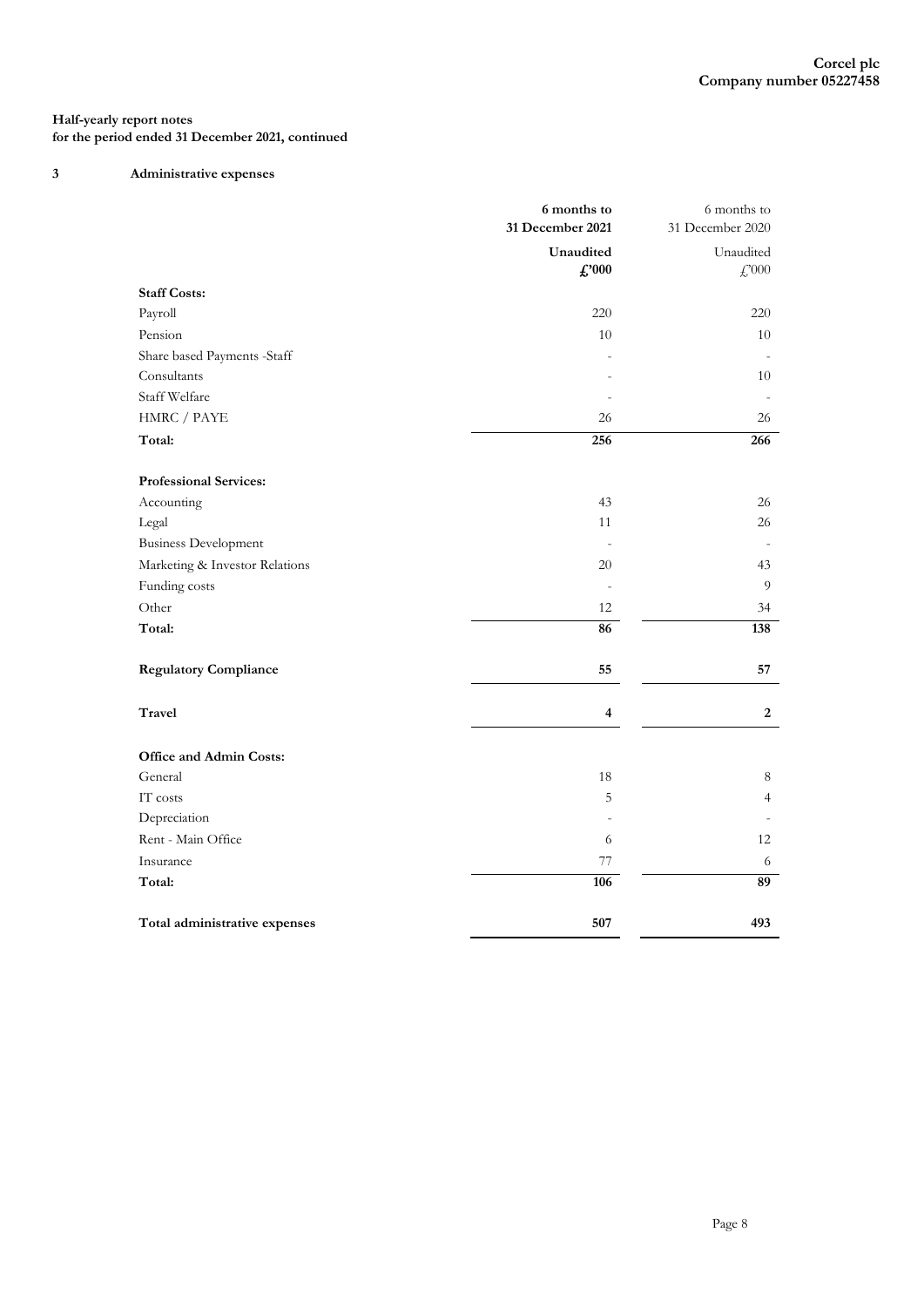### **4 Loss per share**

The following reflects the loss and share data used in the basic and diluted profit/(loss) per share computations:

|                                                                                                       | 6 months to<br>31 December 2021<br>Unaudited | 6 months to<br>31 December 2020<br>Unaudited |
|-------------------------------------------------------------------------------------------------------|----------------------------------------------|----------------------------------------------|
| Loss attributable to equity holders of the parent company, in<br>Thousand Sterling $(f'000)$          | 614                                          | 524                                          |
| Weighted average number of Ordinary shares of $f(0.0001)$ in<br>issue, used for basic and diluted EPS | 384,787,602                                  | 225, 302, 423                                |
| Loss per share – basic and diluted, pence                                                             | 0.16                                         | 0.23                                         |

At 31 December 2021 and at 31 December 2020, the effect of all the instruments is anti-dilutive as it would lead to a further reduction of loss per share, therefore they were not included into the diluted loss per share calculation.

Options and warrants that could potentially dilute basic EPS in the future, but were not included in the calculation of diluted EPS because they are anti-dilutive for the periods presented:

|                                                                                                                                                                                                                                                                                 | 6 months to<br>31 December 2021<br>Unaudited     | 6 months to<br>31 December 2020<br>Unaudited    |
|---------------------------------------------------------------------------------------------------------------------------------------------------------------------------------------------------------------------------------------------------------------------------------|--------------------------------------------------|-------------------------------------------------|
| Share options granted to employees – total, of them<br>Vested at the end of the reporting period<br>Not vested at the end of the reporting period<br>Warrants given to shareholders as a part of placing equity<br>instruments – not all conditions met and/or out of the money | 6,215,334<br>125,000<br>6,090,334<br>141,999,329 | 6,212,534<br>122,900<br>6,089,634<br>98,339,078 |
| Total number of instruments in issue not included into the fully<br>diluted EPS calculation                                                                                                                                                                                     | 148,214,663                                      | 104,551,612                                     |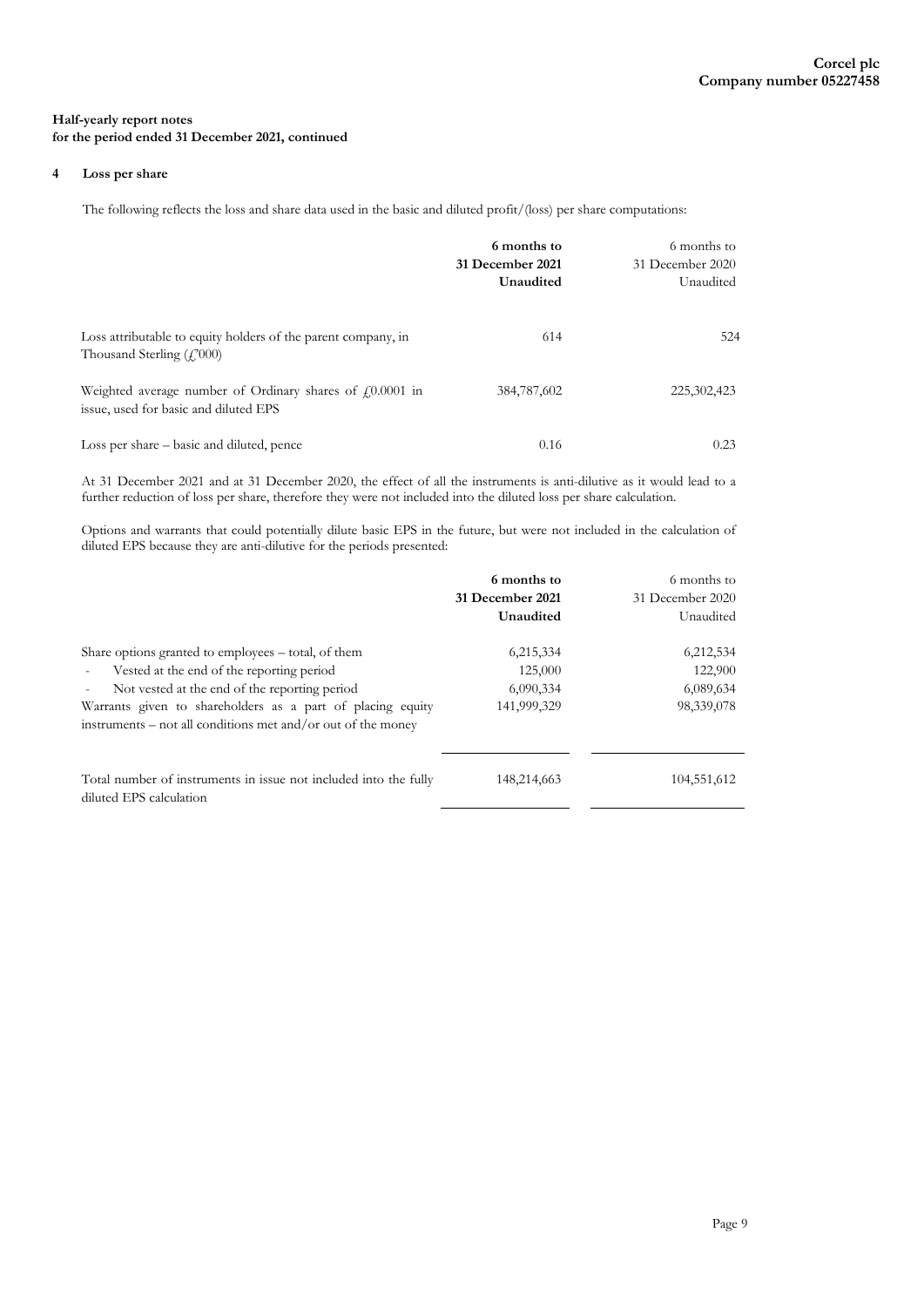### **5 Segmental analysis**

Since the last annual financial statements, the Group has re-considered its operational segments.

| For the six-month period to 31<br>December 2021 | <b>Battery Metals</b><br>(Nickel and<br>Vanadium) | Flexible Grid<br>Solutions (FGS and<br>WDD) | Corporate and<br>unallocated | Total               |
|-------------------------------------------------|---------------------------------------------------|---------------------------------------------|------------------------------|---------------------|
|                                                 |                                                   |                                             |                              |                     |
|                                                 | $\textcolor{red}{f_2^{9000}}$                     | $\mathcal{L}^{000}$                         | $\mathcal{L}^{000}$          | $\mathcal{L}^{000}$ |
| Revenue                                         |                                                   |                                             |                              |                     |
| Result                                          |                                                   |                                             |                              |                     |
| Segment results                                 | (5)                                               | (24)                                        | (480)                        | (509)               |
| Loss before tax and finance costs               |                                                   |                                             |                              |                     |
| Finance costs                                   |                                                   |                                             | (105)                        | (105)               |
| Loss for the period before taxation             |                                                   |                                             |                              |                     |
| Taxation expense                                |                                                   |                                             |                              |                     |
| Loss for the period after taxation              | (5)                                               | (24)                                        | (585)                        | (614)               |
| Total assets at 31 December 2021                | 4,497                                             | 487                                         | 291                          | 5,275               |
|                                                 |                                                   |                                             |                              |                     |
| For the six-month period to 31                  | <b>Battery Metals</b>                             | Flexible Grid                               | Corporate and                |                     |
| December 2020                                   | (Nickel and                                       | Solutions                                   | unallocated                  |                     |
|                                                 | Vanadium)                                         |                                             |                              | Total               |
|                                                 |                                                   |                                             |                              |                     |
|                                                 | $\textcolor{red}{f_2^{9000}}$                     | $\mathcal{L}^{000}$                         | $£^{000}$                    | $\mathcal{L}^{000}$ |
| Revenue                                         |                                                   |                                             |                              |                     |
| Result                                          |                                                   |                                             |                              |                     |
| Segment results                                 | (10)                                              | (30)                                        | (454)                        | (494)               |
| Loss before tax and finance costs               |                                                   |                                             |                              |                     |
| Finance costs                                   |                                                   |                                             | (30)                         | (30)                |
| Loss for the period before taxation             |                                                   |                                             |                              |                     |
| Taxation expense                                |                                                   |                                             |                              |                     |
| Loss for the period after taxation              |                                                   |                                             |                              | (524)               |
| Total assets at 31 December 2020                | 4,281                                             | 158                                         | 295                          | 4,734               |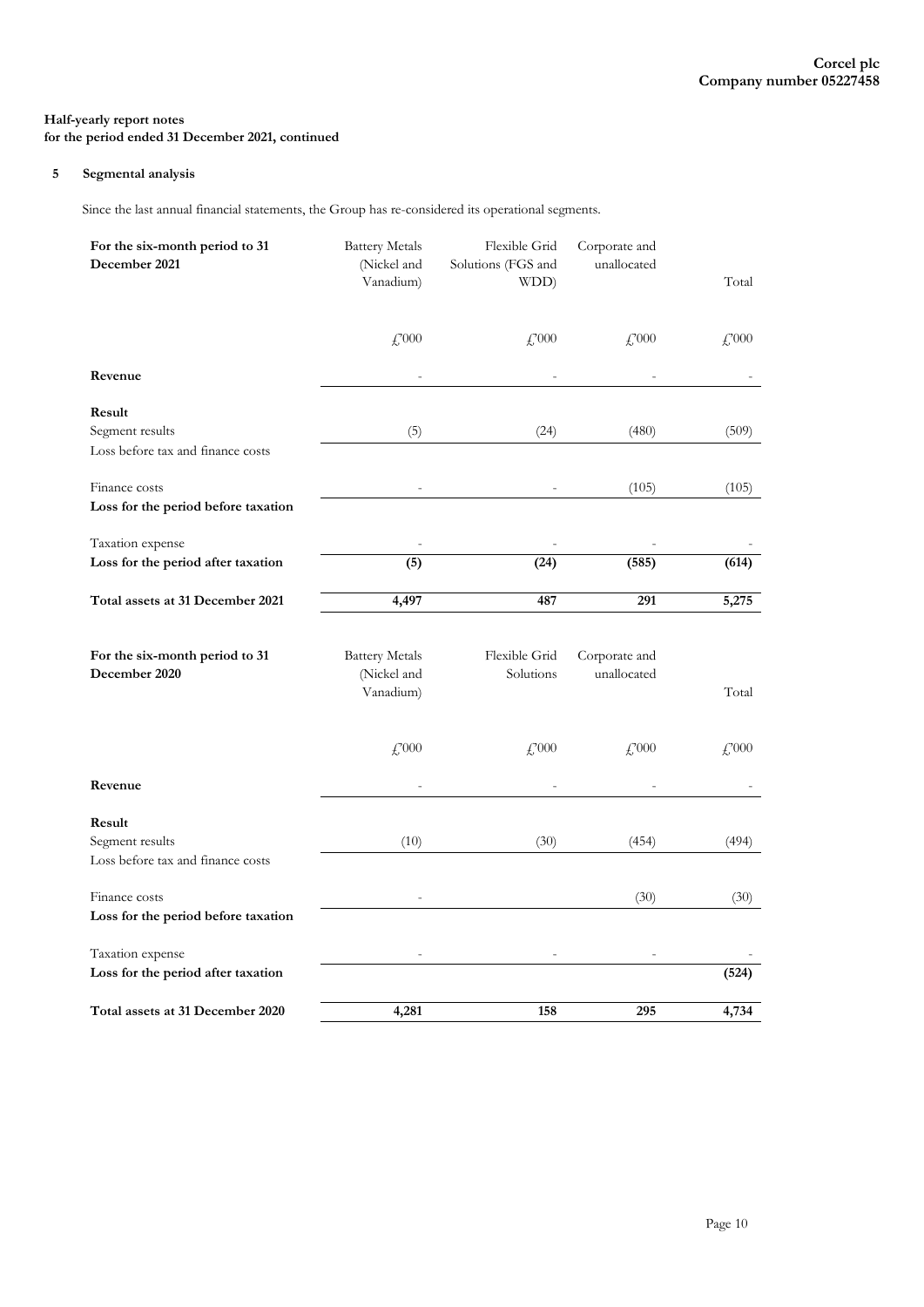# **Half-yearly report notes**

**for the period ended 31 December 2021, continued**

### **6 Investments in associates and joint ventures**

|                                                  | 31 December  | 31 December    | $30$ June                 |
|--------------------------------------------------|--------------|----------------|---------------------------|
|                                                  | 2021         | 2020           | 2021                      |
|                                                  | Unaudited    | Unaudited      | Audited                   |
|                                                  | $\angle 000$ | $f_{.}^{.000}$ | $\textcolor{red}{f}$ ,000 |
| At the beginning of the period                   | 2,380        | 1,947          | 1,947                     |
| Additional investments in JVs                    | 3            | 30             | 439                       |
| Share of loss for the period using equity method | $^{(2)}$     | (6)            | (6)                       |
| At the end of the period                         | 2,381        | 1.971          | 2,380                     |

# **7 Financial assets**

|                                                  | 31 December 2021          | 31 December                | 30 June                    |
|--------------------------------------------------|---------------------------|----------------------------|----------------------------|
|                                                  | Unaudited                 | 2020                       | 2021                       |
|                                                  | $\textcolor{red}{f}$ ,000 | Unaudited                  | Audited                    |
|                                                  |                           | $\textcolor{red}{f}$ , 000 | $\textcolor{red}{f}$ , 000 |
| FVTOCI financial instruments at the beginning of | 7                         | 4                          | 4                          |
| the period                                       |                           |                            |                            |
| Disposals                                        |                           |                            |                            |
| Revaluations and impairment                      | (6)                       | (1)                        | 3                          |
| FVTOCI financial assets at the end of the period | 1                         | 3                          | 7                          |
| (unaudited)                                      |                           |                            |                            |
|                                                  |                           |                            |                            |
|                                                  |                           |                            |                            |
|                                                  | 31 December 2021          | 31 December                | 30 June                    |
|                                                  | Unaudited                 | 2020                       | 2021                       |
|                                                  | £,                        | Unaudited                  | Audited                    |
|                                                  |                           | Ł,                         | £,                         |
| FVTPL financial instruments at the beginning of  | 72                        | 5                          | 5                          |
| the period                                       |                           |                            |                            |
| Additions                                        |                           |                            | 72                         |
| Disposals                                        |                           | (5)                        | (5)                        |
| FVTPL financial assets at the end of the period  | 72                        |                            | 72                         |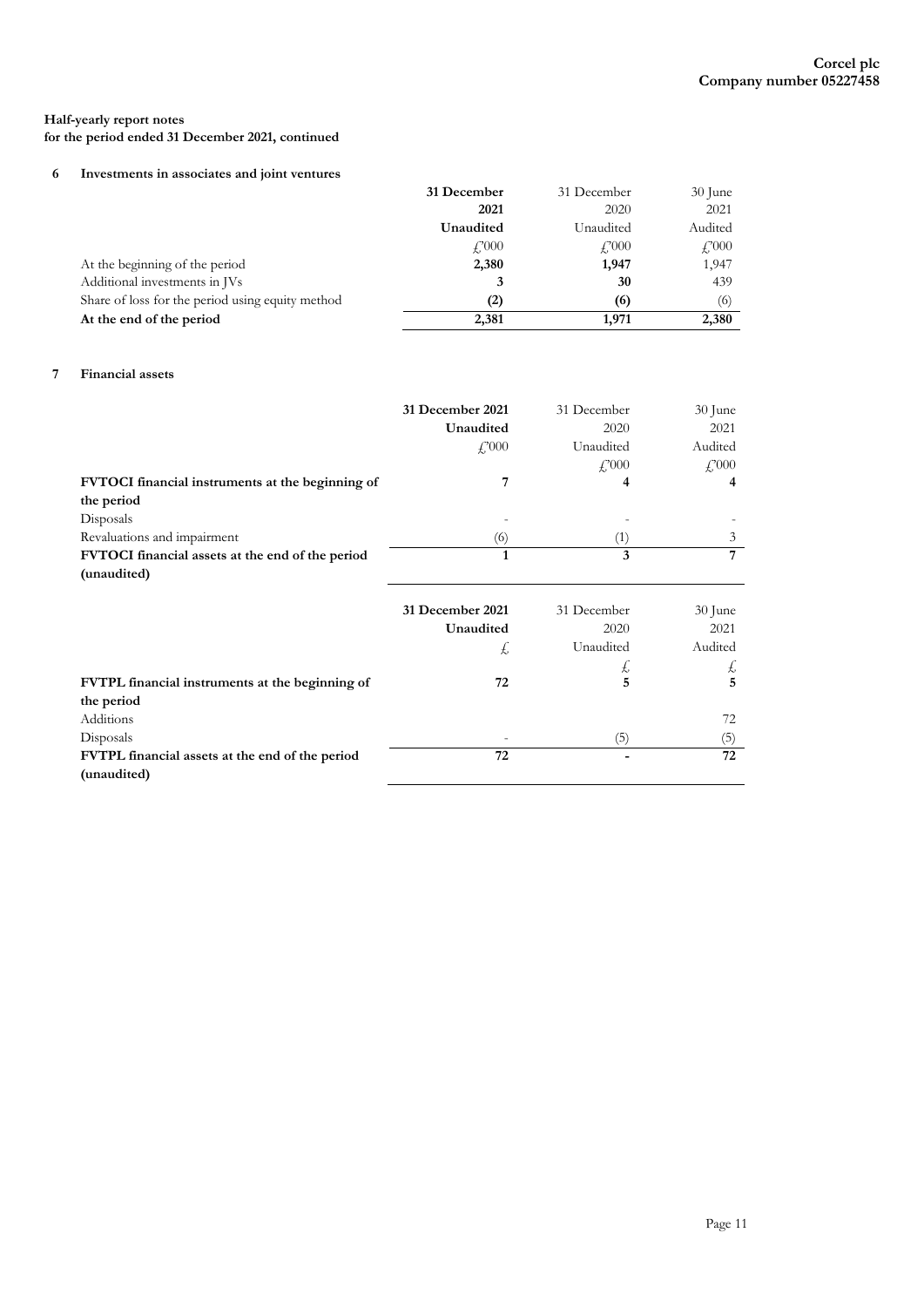### **8 Business Combination – Niugini Nickel Pty Ltd**

On 18 October 2021 the Company, via its 100% owned subsidiary Corcel Australasia Pty Ltd, completed the acquisition of 100% of the shares in Niugini Nickel Pty Ltd ("NN") from Resource Mining Corporation Pty Ltd ("RMC"). Consideration paid by the Company for the acquisition of NN was the forgiveness of the corporate debt held by the Company and payable by RMC totalling AUD 4,761,087. The Company has accounted for the fair value of this consideration based on the cost to acquire the debt, at a substantial discount to face value, plus transaction costs. As at 18 October 2021 the total cost of acquisition of the debt payable by RMC stood at  $\text{\emph{f}}_11,013,302.$ 

The Company has determined the fair value of the assets and liabilities of NN to be recognised in these consolidated interim financial statements as follows:

|                                             | Fair value<br>recognised on<br>acquisition<br>f(000's) |
|---------------------------------------------|--------------------------------------------------------|
| Assets                                      |                                                        |
| Cash                                        | 2                                                      |
| Receivables                                 | 15                                                     |
| Property, plant and equipment               | 47                                                     |
| Exploration and evaluation assets           | 1,067                                                  |
| <b>Total Assets</b>                         | 1,131                                                  |
| Liabilities                                 |                                                        |
| Trade and other payables                    | (63)                                                   |
| Non current loans payable                   | (55)                                                   |
| <b>Total liabilities</b>                    | (118)                                                  |
| Total identifiable net assets at fair value | 1,013                                                  |
| Purchase consideration                      | 1,013                                                  |

### **9 Share Capital of the company**

The share capital of the Company is as follows:

|                                                              | Number of<br>shares | Nominal, $f$ <sup>'000</sup> |
|--------------------------------------------------------------|---------------------|------------------------------|
|                                                              |                     |                              |
| Allotted, issued and fully paid                              |                     |                              |
| Deferred shares of £0.0009 each                              | 1,788,918,926       | 1,610                        |
| A Deferred shares of £0.000095 each                          | 2,497,434,980       | 237                          |
| B Deferred shares of £0.000099 each                          | 8,687,335,200       | 860                          |
| Ordinary shares of £0.0001 each                              | 384,787,602         | 39                           |
| As at 1 July 2021 (Audited) and 31 December 2021 (Unaudited) |                     | 2,746                        |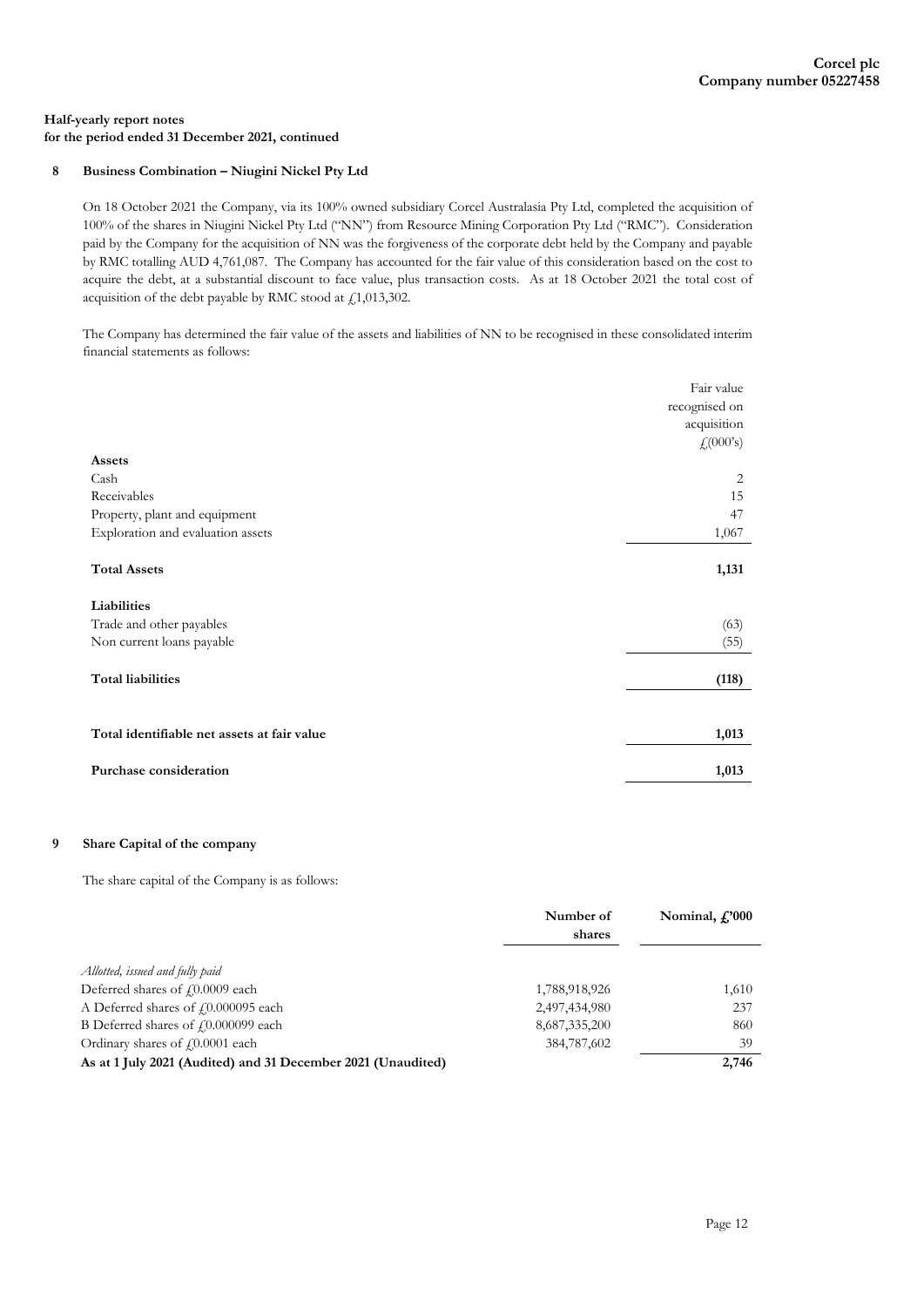### **10 Capital Management**

Management controls the capital of the Group in order to control risks, provide the shareholders with adequate returns and ensure that the Group can fund its operations and continue as a going concern.

The Group's debt and capital includes ordinary share capital and financial liabilities, supported by financial assets. There are no externally imposed capital requirements.

Management effectively manages the Group's capital by assessing the Group's financial risks and adjusting its capital structure in response to changes in these risks and in the market. These responses include the management of debt levels, distributions to shareholders and share issues.

There have been no changes in the strategy adopted by management to control the capital of the Group since the prior year.

#### **11 Events after the reporting period**

#### **Shandong New Powder COSMO AM&T ("NPC") – MOU on Nickel Offtake Agreement**

On 10 January 2022, the Company announced that it had executed an MOU with NPC for the entering into a nickel offtake agreement for up to 0.5 Mt per annum, to be supplied from the Company's Mambare and Wowo gap nickel projects in Papua New Guinea. The term of the MOU is 12 months, during which time both parties will seek to negotiate a binding offtake agreement, intended to operate for a period of 3-5 years.

#### **Avonmouth and Tring Road Gas Peaker Project Extensions**

On 4 February 2022, the Company announced that its rights to participate in the Avonmouth and Tring Road Gas Peaker projects had each been extended, by mutual indication and formal lease extension respectively, to allow the parties more time to conclude the financing arrangements necessary to take the projects to financial close and then construction.

#### **Debt Conversion, Funding & Refinancing and Equity Share Agreement**

On 21 February 2022, the Company announced the restructuring of a portion of its existing debt facility with Align Research and Riverfort Global Opportunities PCC Limited (the "Funding Parties") including:

- Entering into of a new debt facility of up to  $\mu$ 450,000 including the issuance of warrants exercisable at  $\mu$ 0.015
- Entering into an Equity Share Agreement for up to  $f_1$ 600,000 with a floor price of  $f_1$ 0.015
- Conversion of  $\ell$ 135,000 of the existing drawn down debt with the Funding Parties and
- Refinancing of £270,000 of drawn down debt to mature at the end of October 2022

The conversion, refinancing, new debt facility and new equity share facility has resulted in up to an additional  $\ell$ 1,050,000 of new funding becoming available to the Company with the majority of the existing debt refinanced to October 2022.

On 16 March 2022, the Company further announced that the £135,000 debt previously agreed to be converted, plus an additional amount of £35,000 due 30 April 2022, was converted into 11,333,333 Company shares. This left £270,000 of debt due for settlement by the end of October 2022 and £100,000 due for settlement on 30 April 2022.

### **T-4 Capacity Market Auction**

On 24 February 2022 the Company announced that its Avonmouth gas peaker project had been provisionally awarded a 15-year Capacity Market contract with National Grid, for commencement in 2025/26. The clearing price of the auction was £30.59/kW/annum which, following formal award and completion of the peaker project, would equate to approx. £1.5 million per annum in revenue for the 50MW project.

#### **Debt Conversion and Option Awards**

On 28 February 2022, the Company announced that £128,586 of Company debt held by C4 Energy Limited, a company controlled by the Company's chairman Mr James Parsons, had agreed to convert the entirety of its holding of Company debt into 8,572,400 new ordinary shares in the Company with an 18-month lock-in period.